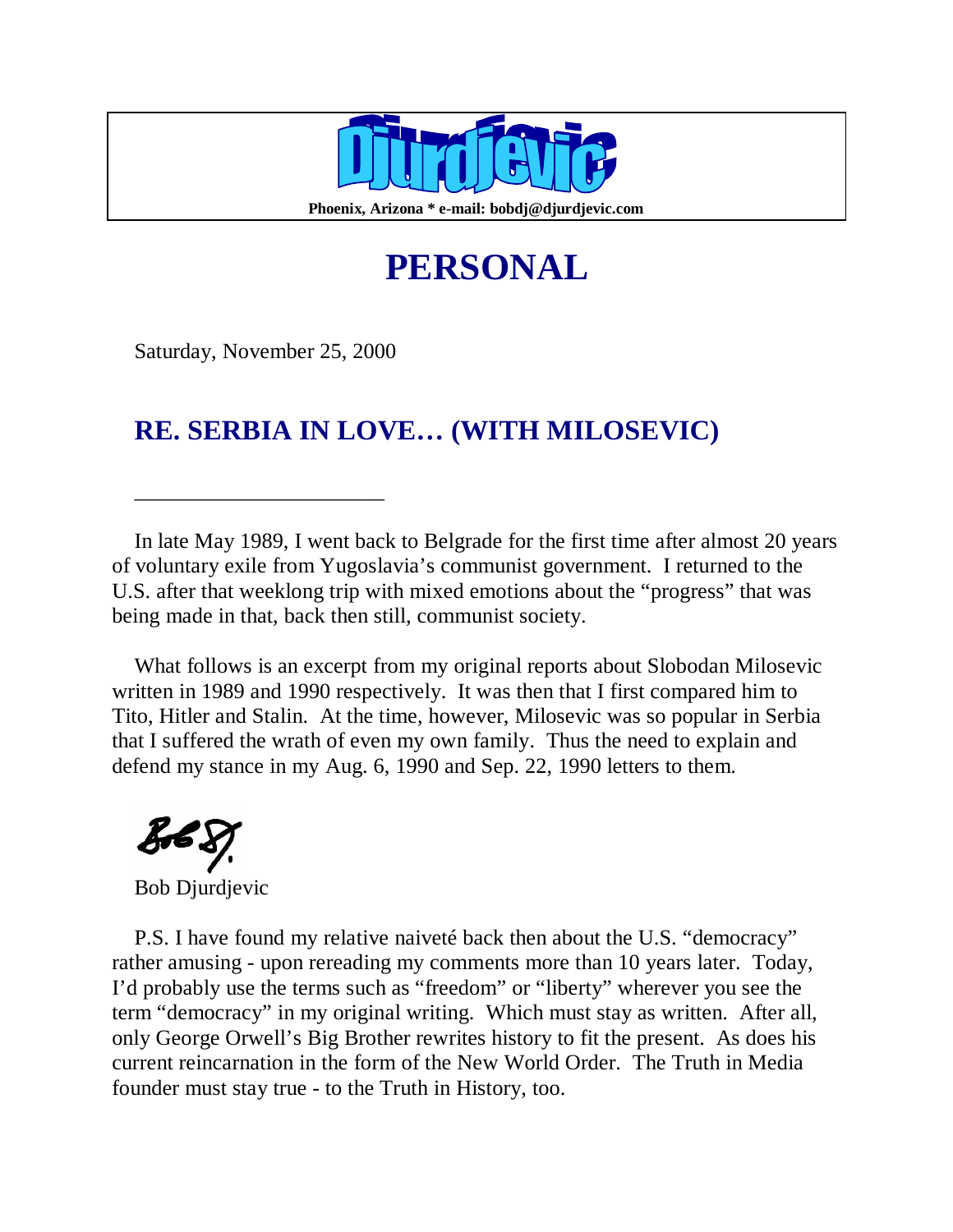# **SERBIA IN LOVE… (WITH MILOSEVIC)**

#### *By Bob Djurdjevic*

Upon returning back to the U.S. from his first tip to his native Serbia in almost 20 years this writer wrote the following commentary on July 23, 1989:

*"It seems to me as if the Serbs in Yugoslavia are now living in a time capsule. As if they are frantically trying to make up for the last 45 years of their history of which Tito's (communist) anti-Serbian policies have deprived them…* 

*In other words, the Serbs are in love; in love with their heritage, and in love with their new leader - (Slobodan) Milosevic.* 

*That's wonderful. And dangerous, too. Just ask a teenage girl…* 

*By the way, that's also how Americans felt about George Washington after the Treaty of Paris (1783) restored our own hard-fought-for rights of which a British dictator (George III, the king) had deprived them.* 

 *Indeed, euphoria that follows liberation can be as intoxicating as the first love. But 'love is blind,' as they say. And (without intending any harm to the handicapped) - who wants to follow a blind person?"* 

### **ONE YEAR LATER…**

*PHOENIX, July 31, 1990* - During the 12 months since my "Marketing of Serbia" essay was written (on July 23, 1989 - see above), I have been trying to figure out if Slobodan Milosevic was a. was a Communist masquerading as a Serbian nationalist, or a Serbian nationalist masquerading as a Communist.

After my meeting with him last January (1990), I was leaning toward the latter possibility. But after my visit to Belgrade in June (1990), during which I saw what was billed as "the first opposition parties' rally in 45 years" - after Milosevic's sudden call for a referendum in late June; after his Hitler-like dissolution of the Kosovo parliament; and after his election as president of the 'new' Socialist Party of Serbia - I don't think that there is much room for doubt left. He may be a genuine Serbian nationalist. But so was **Hitler** - a genuine German nationalist!

In other words, **Milosevic seems to be first and foremost a dictator, now masquerading as a democracy-loving socialist - so as to keep his job!**

"Serbia is still led by retreads from the Communist Party who have neither moral nor practical authority to carve 'a place under the sun,' for our people," agreed (the late) Dr. Milorad Draskovic of the Hoover Institution at Stanford U.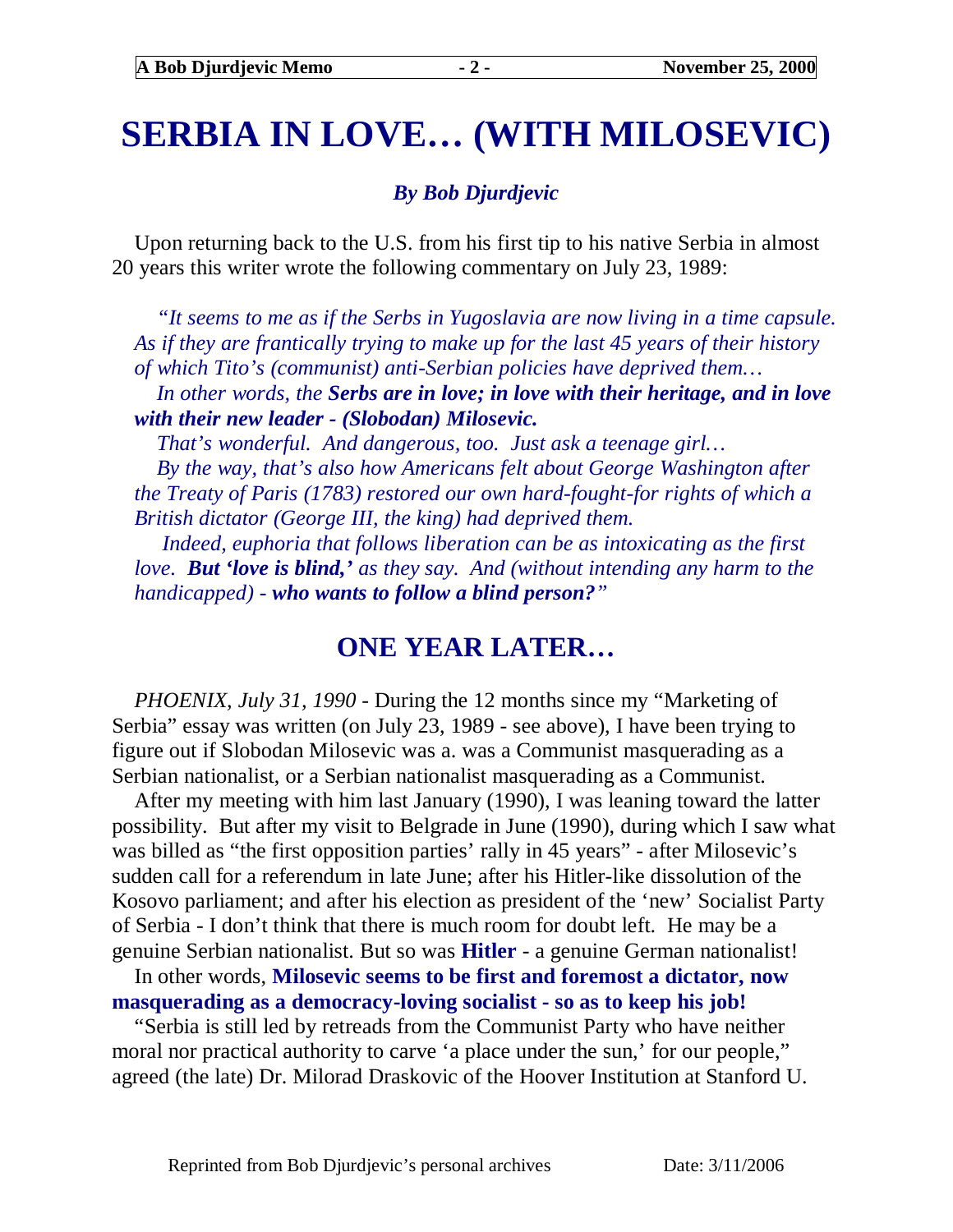**A Bob Djurdjevic Memo - 3 - November 25, 2000** 

[...] But the game is far from over. For one thing, Milosevic et. al. still control the media. Which gives them a powerful edge over the opposition. I witnessed myself a lack of objective reporting on Belgrade TV and in the daily newspapers about what happened on June 13 (1990). I was there, at the opposition rally. The main challenge that the opposition parties face, as I see it, is to get the media to tell their side of the story. Which will be difficult…

Second, we are yet to see a credible opposition leader in Serbia. If the right-wing extremists and the thugs they brought along to Trg Republike (a Belgrade square where the rally was held) on June 13 were to take over the government, we (the Serb émigrés) would stand to lose our homeland twice. Once to the Communists; the second time to the white Serbian supremacists. There are only two places where such people belong - in (the civilized) opposition, or in jail. Most of them probably the latter (*TiM Ed.: Arkan and his gang were among them, as I recall*). For, if they were to be elected, we would have one gang of hooligans replacing the other. […]

### **ONE WEEK AFTER THAT…**

#### *Excerpts from a fax to a potential employee from Serbia, also a relative:*

*PHOENIX, August 6, 1990* - Earlier today, I had a long telephone conversation with BJ (TiM editor's 'brother' in Serbia). He told me that I stood alone in the family with my views about Serbian politics. Even my sister, he said, was supportive of what Slobodan Milosevic has done. [Later on, my late father also chastised me over the same issues].

As my "employee-to-be," you should know that "standing alone" - is not an unfamiliar position for me. Just ask Jon, Nancy, Doug… etc.

In fact, that's how the people who are ahead of the trends are perceived - by definition!

#### *[requoted the above July 1989 excerpt here]*

Upon hearing me object to Slobodan Milosevic's closing down some Albanian newspapers (in Kosovo), BJ asked me today I would approve of certain California papers' right to continue publishing their views if they were advocating their state's secession from the U.S.? Or that of Ireland from the U.K.?

"Of course, I would," I replied. (I would not necessarily agree with them but)"what do you think that 'freedom of speech' means?"

"Well, not in the Balkans, it doesn't," BJ said.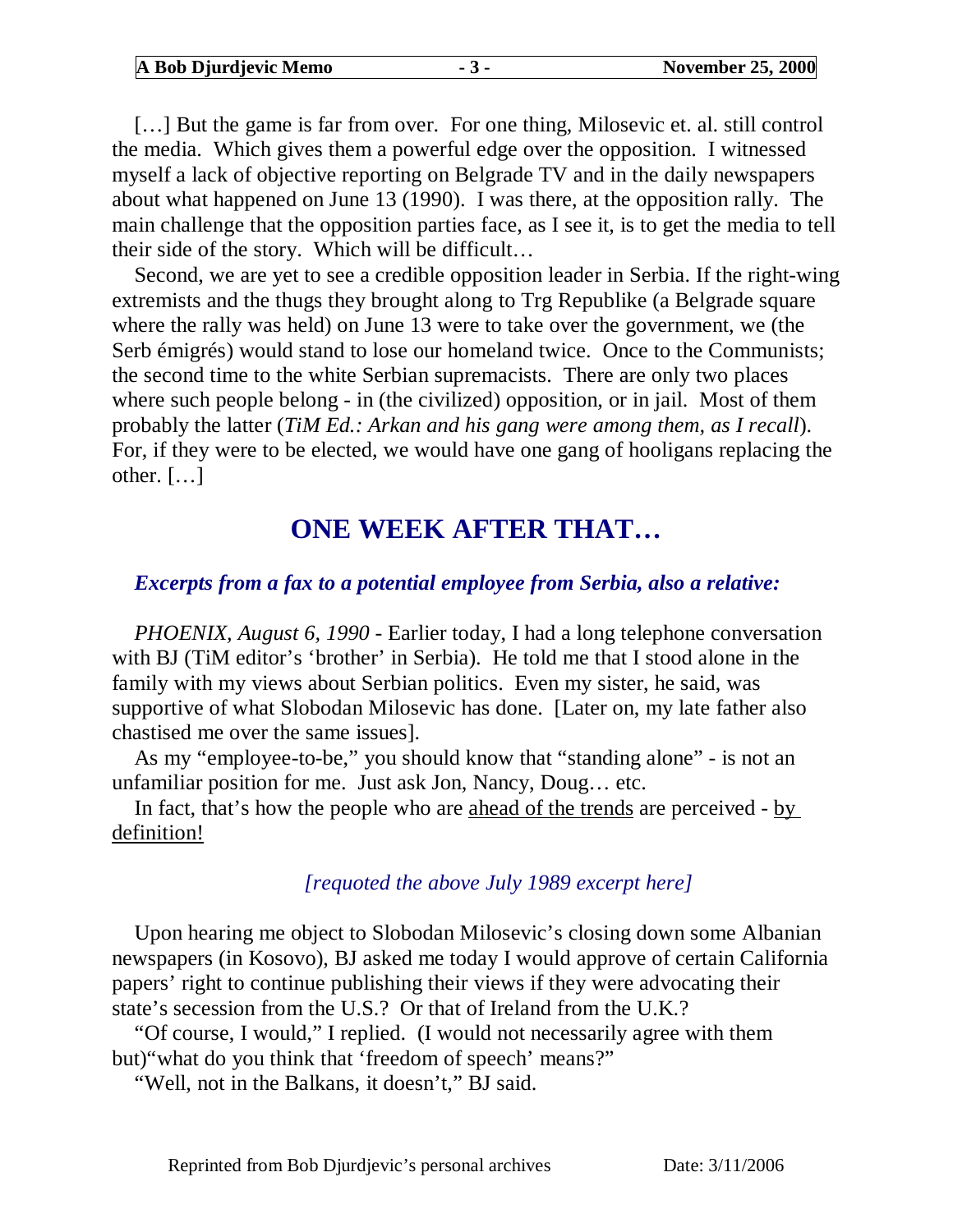|  | A Bob Djurdjevic Memo |  | <b>November 25, 2000</b> |
|--|-----------------------|--|--------------------------|
|--|-----------------------|--|--------------------------|

Speaking for myself, I am getting a little tired of hearing that democracy is just fine "except for the Balkans"-theme by some of my Serbian friends and relatives. Either you're pregnant or you're not! Either you're civilized, or you're not.

If Serbia were not (civilized), it would not matter one iota if Slobodan Milosevic, or Brana Crncevic (back then a close aid to, and supporter of, Milosevic), or some other turkey was its leader, would it? They would not, and should not, deserve support of any democracy-loving people.

Speaking for myself, if I were to support the closing down of the Kosovo parliament and that of the Albanian newspapers, I'd feel worse than the scum with which we are dealing... and we are dealing with the scum, I realize. But I want to feel like a proud Serbian-American, not like a scum worse than the scum!

"Democracy is the worst political system," said Winston Churchill, "except for all other political systems."

P.S. By the way, I do not think much of the anti-"non-Serbian" hatred propaganda which the Slobodan Milosevic/Communist-controlled "Politika" (Serbia's biggest daily paper) seems to be whipping up day after day, either. In fact, it makes me sick… Have the Serbs not learned yet that it is in wisdom, not in emotion, that their salvation will be found? […]